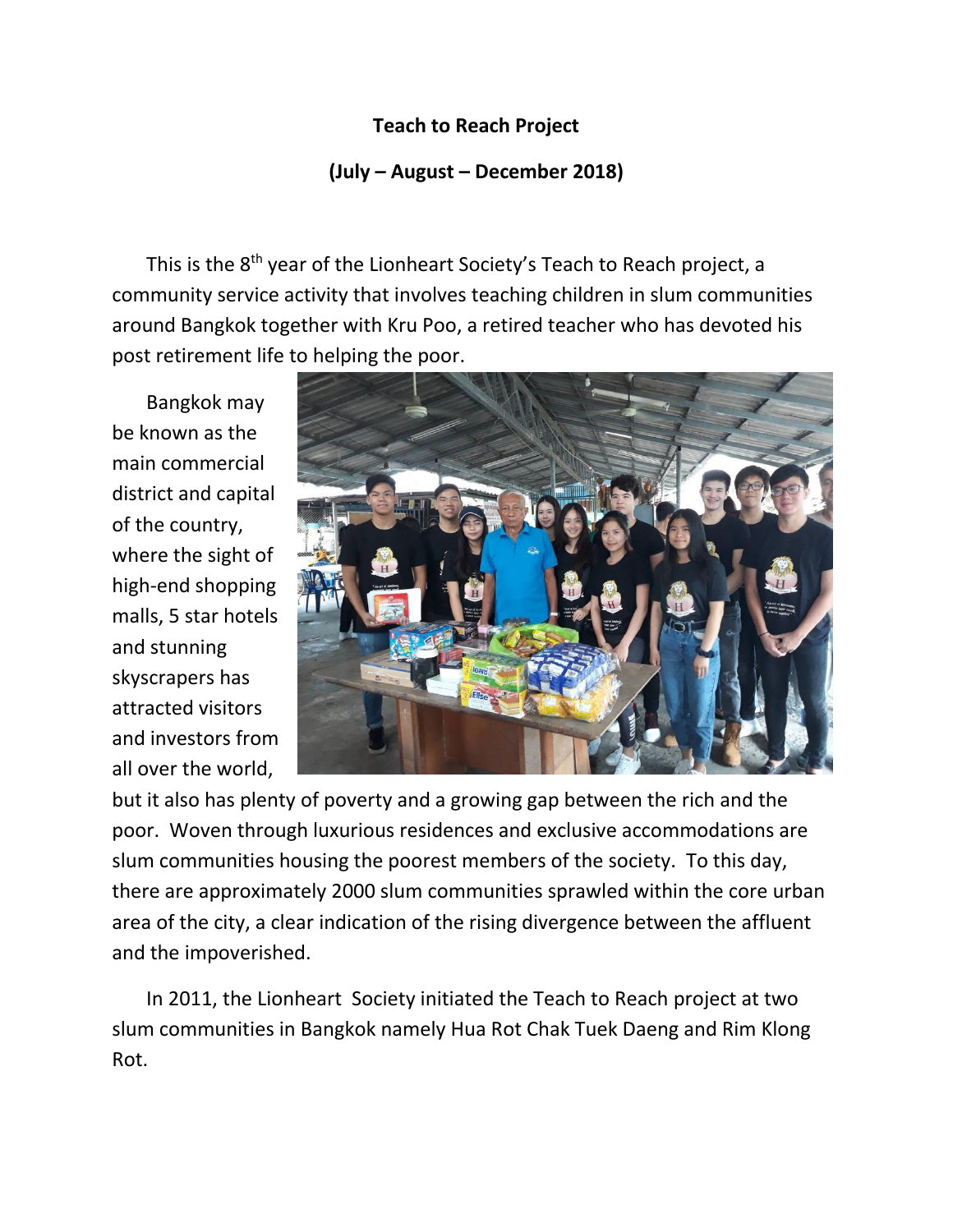Once again, this year we had the opportunity to visit Hua Rot Chak Tuek Daeng slum community, an area branded as a Red Zone by the local authorities due to widespread illegal gambling and rampant drug addiction cases among its residents. Children in this community mostly come from broken families with parents either away or separated, or for some having one or both parents in prison due to drug or other crime-related activities, leaving them in the care of their aging grandparents and siblings. As a result, the children grow up in a very hostile environment lacking guidance, attention, love, care as well as basic necessities including food and other daily needs. Likewise, living conditions are

very poorly as families as much as eight members inhabit small make-shift cubicles with barely any privacy or proper sanitation. Because crime and drugs are prevalent, the children end up



suffering the most, many lose the opportunity to receive good education, become involved in illegal activities themselves, fall into early pregnancies for the girls and eventually turn out to be just like their parents.

 We have been performing this project with Kru Poo for eight years now, sharing the same vision of helping the children gain a better perspective on life and a brighter future through education. We want them to know that no matter how desperate their lives are, there are still many out there who care for them and understand their needs. Our visits, although brief and not so often are always well prepared and made with sincere intentions. Aside from the regular lessons and help with their homework, we perform fun games and activities as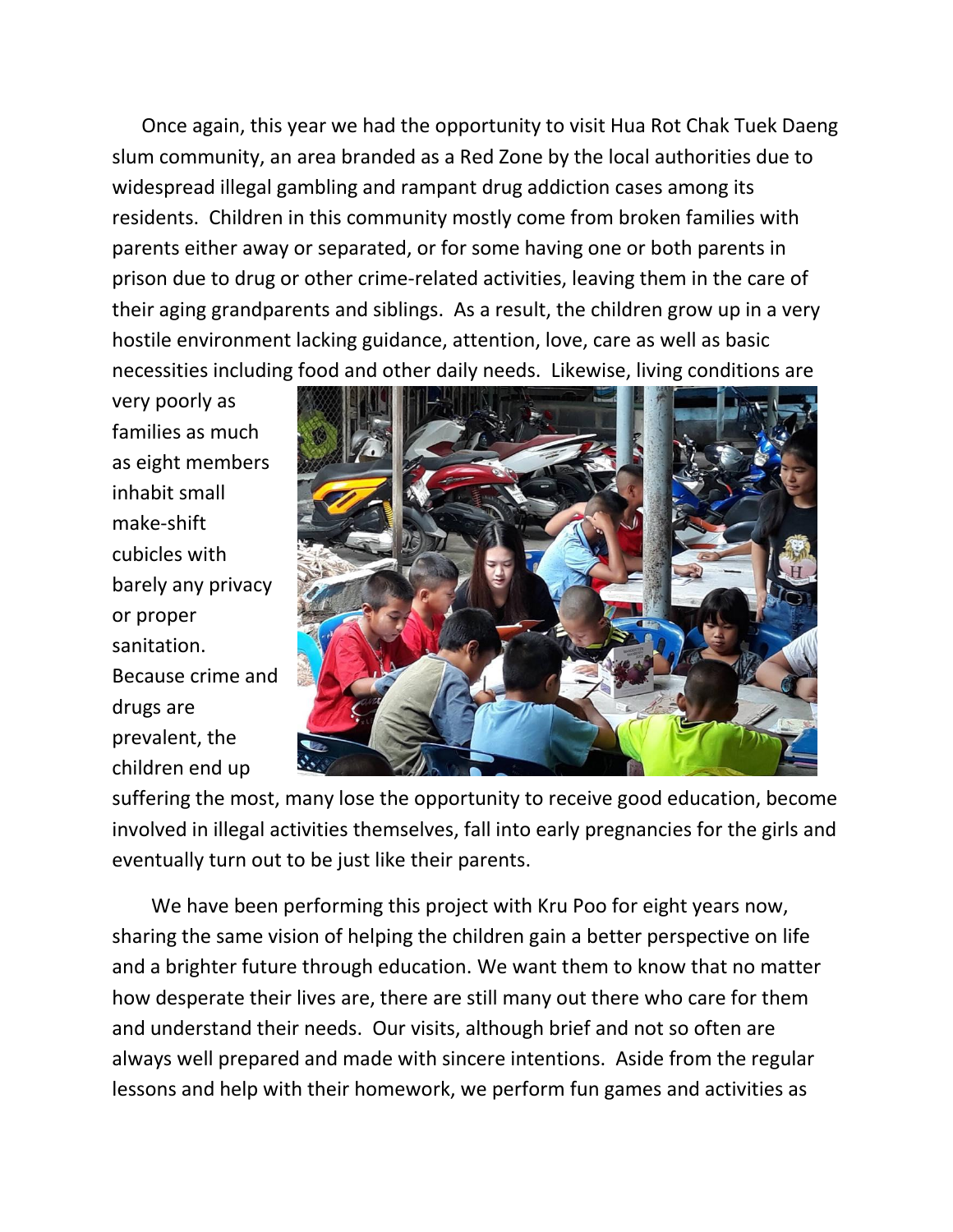well as provide simple entertainment through our mini-concert, a much anticipated part of the trip. It may be noted that due to the children's lack of adult guidance and supervision many have shown to have signs of aggressive behavior especially during our initial visits but is noticeably lesser now, being more attentive, calmer and most of all happier - clearly a positive change resulting from feeling loved and cared for.

 Through our conversations with the children, we found out that many of them actually want to finish school and even dream of becoming a doctor, teacher, soldier, designer, entrepreneur, computer programmer and so on. But sadly, the reality is that these dreams may be too difficult for them to achieve as life in the slums is not easy and the present environment is largely responsible for this. In any case, through our visits, we still hope we are able to offer encouragement and help them focus on the value of education as a means to have a better life and a brighter future.

 Aside from assisting with homework and other activities, we also give out food and toys for everyone, distribute rice bags as well as donate money to families who are unable to send their children to school due to insufficient money for transportation.

 The Lionheart Society believes that anyone who is willing to share time, effort and even just a small piece of themselves to those in need can be an active participant in a happy and caring society. We hope that through our Teach to Reach project we can continue providing these children the opportunity to dream and with any luck and determination - they can make these dreams come true.